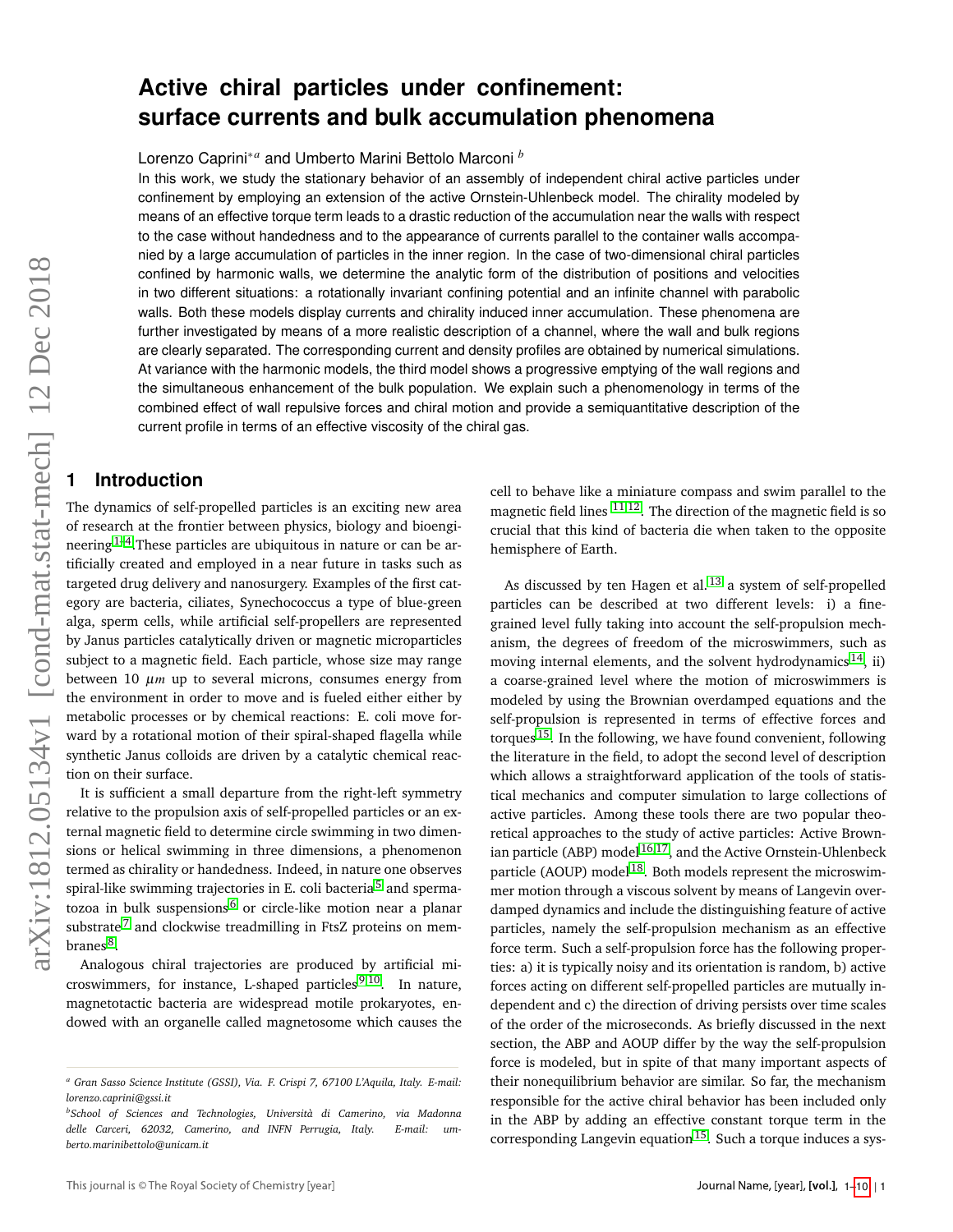tematic drift in the orientation of active particles, i.e. a rotation with a constant angular speed of the active velocity, leading to helical trajectories in three dimensions and to circular ones in two dimensions. While the effect of chirality on the bulk behavior of self-propelled particles has been investigated  $10$ , the properties of self-propelled chiral particles under confinement are not so well known and understood. Confining surfaces may induce surface accumulation, sliding motion and selection of active particles according to their chirality  $19-21$  $19-21$  and therefore it is interesting to investigate under which conditions these effects can be enhanced or suppressed.

In the present work, we focus on the properties of confined chiral particles and motivated by the simpler mathematical structure of the AOUP, which facilitates the theoretical treatments, we extend it to account for chiral effects. As in the case of the ABP, this goal is achieved by adding a torque term to the self-propulsion.

The paper is organized as follows: In Sec. [2](#page-1-0) we introduce the chiral active Ornstein-Uhlenbeck particle (CAOUP) model, in Sec. [3](#page-3-0) we study the special case of CAOUP confined in a twodimensional harmonic trap, in Sec. [4](#page-3-1) we study the behaviour of the model in the case of confinement in a parabolic channel and in a slit. Finally, in Sec [5](#page-8-0) we present the conclusions and discuss some future directions.

# <span id="page-1-0"></span>**2 Planar chiral active motion**

In the following, we shall describe an assembly of *N* mutually independent active chiral particles moving in the two dimensional  $(x, y)$  plane. Each particle at position  $\mathbf{x}_i$  is subject to four kinds of drivings: an active or self-propulsion force,  $\mathbf{f}^a_i$ , a drag force,  $-\gamma \dot{\mathbf{x}}_i$ due to the friction with the solvent, a white noise force  $\gamma \sqrt{2D_f} \xi_i$ representing the thermal agitation of the solvent, whose intensity depends on the thermal diffusion coefficient, *Dt* , and a force,  $-\nabla\phi(\mathbf{x}_i)$  due to a potential,  $\phi$  which confines their motion in a restricted region of the two-dimensional space. The active force,  $f_i^a = \gamma v_0 e_i$  has a constant magnitude proportional to a velocity  $v_0$ and a direction  $\mathbf{e}_i \equiv (\cos \theta_i, \sin \theta_i)$  dependent on an angle  $\theta_i(t)$  undergoing unbiased rotational diffusion with rotational diffusion coefficient *Dr*. Inertial effects are neglected because of the low Reynolds number regime as well as hydrodynamic effects and the solvent reaction. Van Teffelen et al. <sup>[15](#page-9-12)</sup> have extended the standard ABP model to account for the chiral motion of microswimmers by adding a new ingredient: they imposed a constant angular drift of amplitude Ω to the dynamics of the angle θ*i*(*t*) to represent an effective constant torque uniformly applied to the particles. The resulting chiral ABP model is described by the following stochastic equations:

<span id="page-1-1"></span>
$$
\gamma \dot{\mathbf{x}}_i = -\nabla \phi(\mathbf{x}_i) + \gamma \sqrt{2D_t} \xi_i + \mathbf{f}_i^a, \tag{1}
$$

$$
\dot{\mathbf{e}}_i = (\sqrt{2D_r}w_i + \Omega)\hat{\mathbf{z}} \times \mathbf{e}_i, \tag{2}
$$

where  $\hat{\mathbf{z}}$  is the unit vector normal to such a plane,  $\xi_i$  and  $w_i$  are independent Gaussian noises with  $\delta$ -correlated components, unit variance and zero mean. The torque turns the standard exponential form of the autocorrelation function of the orientation vector into a damped oscillatory behavior

<span id="page-1-2"></span>
$$
\langle \mathbf{e}_i(t) \cdot \mathbf{e}_j(0) \rangle = \delta_{ij} e^{-D_r t} \cos(\Omega t), \tag{3}
$$

where *t* > 0. Notice that when  $|\Omega t|$  >  $\pi/2$  the force autocorrelation function becomes negative.

A series of interesting studies of the chiral ABP have been presented by various authors [19](#page-9-17)[,21](#page-9-18)[–23](#page-9-19), and mainly rely on numerical simulations and/or the analysis of the low noise, quasideterministic behavior of equations [\(1\)](#page-1-1) and [\(2\)](#page-1-1).

Hereafter, motivated by the success of the active Ornstein-Uhlenbeck model in reproducing and predicting the main behaviors of non-chiral microswimmers [24](#page-9-20)[–26](#page-9-21), we consider its chiral extension. Moreover, the AOUP is considered to be a valid alternative tool to investigate the properties of active particles because of the feature which makes it analytically more treatable than the ABP, namely the property that the fluctuations of the selfpropulsion force are Gaussian. We introduce the chiral version of the AOUP model by assuming the same governing equation [\(1\)](#page-1-1) for  $x_i$  as in the ABP, but writing the dynamics of the active force  $\mathbf{f}^a_i = \gamma \mathbf{u}_i$  as: √

<span id="page-1-4"></span>
$$
\dot{\mathbf{u}}_i = -\frac{\mathbf{u}_i}{\tau} + \Omega \hat{\mathbf{z}} \times \mathbf{u}_i + \frac{\sqrt{2D_a}}{\tau} \eta_i,
$$
 (4)

where η*i* is a Gaussian noise and each component of u*i* evolves according to an Ornstein-Uhlenbeck process of characteristic time,  $\tau$  and strength  $D_a$  and is subject to a tangential drift at a fixed frequency Ω around an axis orthogonal to the plane of motion. It is very simple to show that, in the case of freely moving particles  $(\phi = 0)$ , the two-time correlation functions of the chiral versions of ABP and AOUP are similar. A brief calculation gives the following two-time the average:

<span id="page-1-3"></span>
$$
\langle u_{\alpha}(t)u_{\alpha}(0)\rangle = \frac{D_a}{\tau}e^{-\frac{t}{\tau}}\cos(\Omega t),\tag{5}
$$

where Greek indices denote Cartesian components and the particle index will be omitted from now. Although, it is known that even in the non-chiral case there are some important differences between the two models (e.g. the stationary distribution of  $f^a_\alpha$  is circular in ABP and Gaussian in AOUP), previous studies [27](#page-9-22)[,28](#page-9-23) have shown that they share many important aspects of their nonequilibrium behavior. It is not too unlikely to assume that this holds true even in the the case of angular drift. Thus, neglecting autocorrelation functions of the self-propulsion  $\mathbf{f}^a_i(t)$ beyond second order and noticing that Eqs. [\(3\)](#page-1-2) and [\(5\)](#page-1-3) have the same functional form, we establish the following mapping between the parameters of the two models by making the correspondence:

$$
v_0^2 = \frac{D_a}{\tau} d. \tag{6}
$$

For theoretical work it is convenient to transform Eqs [\(1\)](#page-1-1) and [\(4\)](#page-1-4) into a system of equations involving the effective velocity, v defined as  $\mathbf{v} = \mathbf{u} - \frac{\nabla \phi}{\gamma}$  and generalizing the transformation of <sup>[29](#page-9-24)[,30](#page-9-25)</sup>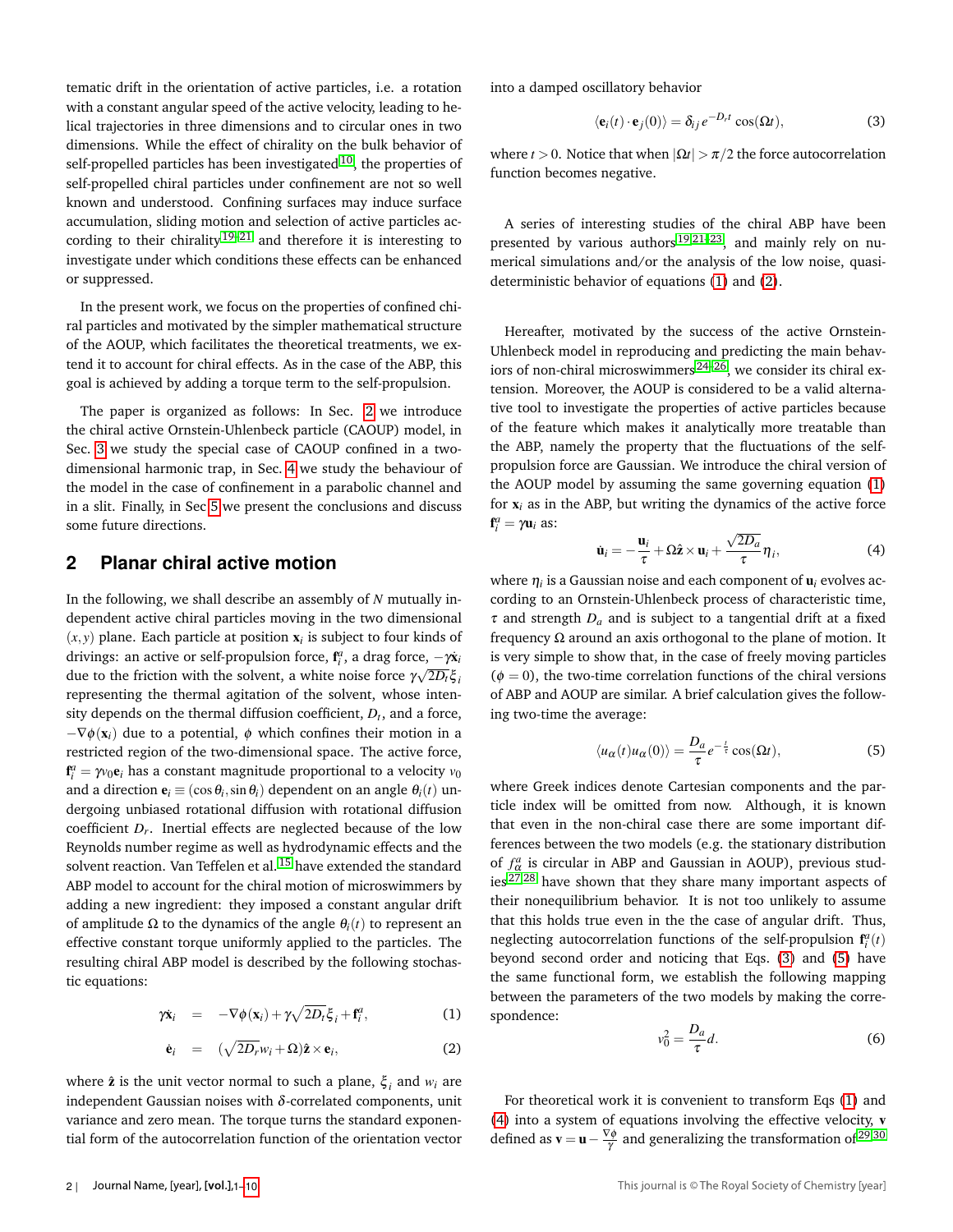we obtain a new set of equations (see appendix [A\)](#page-8-1):

<span id="page-2-0"></span>
$$
\dot{\mathbf{x}} = \mathbf{v} + \sqrt{2D_t} \xi,
$$
\n
$$
\dot{\mathbf{v}} = -\frac{1}{\tau} \left( \frac{1}{\gamma} \nabla \phi + \Gamma(\mathbf{x}) \cdot \mathbf{v} \right) + \Omega \hat{\mathbf{z}} \times \left( \mathbf{v} + \frac{1}{\gamma} \nabla \phi \right)
$$
\n
$$
+ \frac{\sqrt{2D_a}}{\tau} \eta + \frac{\mathbf{I} - \Gamma(\mathbf{x})}{\tau} \sqrt{2D_t} \xi,
$$
\n(8)

where **I** is the identity matrix and  $\Gamma$  is an effective friction tensor given by:

$$
\Gamma_{\alpha\beta}(\mathbf{x}) = \delta_{\alpha\beta} + \frac{\tau}{\gamma} \nabla_{\alpha} \nabla_{\beta} \phi(\mathbf{x}). \tag{9}
$$

Such a transformation maps the original problem of an active particle onto the dynamics of a fictitious passive particle, immersed in a heat bath of amplitude  $\sqrt{2D_a}/\tau$ . The fictitious particle experiences: i) a deterministic force proportional to the potential gradient (the first term in the r.h.s of Eq. [\(8\)](#page-2-0)), ii) a Stokes force dependent on the second derivative of the potential (the second term in the r.h.s) , iii) an effective Lorentz force proportional to the torque  $\Omega$  and orthogonal to the velocity v and iv) a term proportional to  $Ω$  and orthogonal to the potential gradient. Hereafter, the thermal diffusion coefficient, *Dt* is set equal to zero, not only for simplifying the analytical work but also because it is often much smaller than  $D_a$ <sup>[31](#page-9-26)</sup>. For the following analysis, it is convenient to write the Fokker-Planck equation (FPE)<sup>[32](#page-9-27)</sup> for the  $P(\mathbf{x}, \mathbf{v}, t)$  distribution corresponding to the dynamics [\(7\)](#page-2-0) and [\(8\)](#page-2-0). In the limit of vanishing thermal noise we write:

<span id="page-2-1"></span>
$$
\frac{\partial P(\mathbf{x}, \mathbf{v}, t)}{\partial t} = \frac{D_a}{\tau^2} \sum_{\alpha} \frac{\partial^2 P(\mathbf{x}, \mathbf{v}, t)}{\partial v_{\alpha}^2} - \sum_{\alpha} v_{\alpha} \frac{\partial P(\mathbf{x}, \mathbf{v}, t)}{\partial x_{\alpha}} + \sum_{\alpha} \frac{\partial}{\partial v_{\alpha}} \frac{1}{\tau} \left( \sum_{\beta} (\delta_{\alpha\beta} + \frac{\tau}{\gamma} \phi_{\alpha\beta} - \Omega \tau \epsilon_{\alpha\beta}) v_{\beta} P(\mathbf{x}, \mathbf{v}, t) \right) + \sum_{\alpha} \frac{\partial}{\partial v_{\alpha}} \frac{1}{\tau} \left( \sum_{\beta} (\delta_{\alpha\beta} - \Omega \tau \epsilon_{\alpha\beta}) \frac{\phi_{\beta}}{\gamma} P(\mathbf{x}, \mathbf{v}, t) \right), \tag{10}
$$

where for notational convenience we have adopted an explicit Cartesian representation, using Greek indices to denote two dimensional vector components, introduced the symbols  $\phi_{\alpha}$  and  $\phi_{\alpha\beta}$  for the first and second partial derivatives of the potential, respectively, and the symbol  $\varepsilon_{\alpha\beta}$  for the antisymmetric 2 × 2 tensor such that  $\varepsilon_{yx} = -\varepsilon_{xy} = 1$ .

#### **2.1 Detailed balance**

At variance with the standard AOUP model ( $\Omega = 0$ ) in order to obtain the steady state solution of the FPE [\(10\)](#page-2-1) we ought to solve a second order partial differential equation corresponding to the vanishing of the phase-space divergence of the probability cur-rent<sup>[33](#page-9-28)</sup> **I**<sub>α</sub> =  $((I<sub>α</sub>)<sub>x</sub>, (I<sub>α</sub>)<sub>v</sub>)$ , where  $\alpha = x, y$ :

$$
\operatorname{div}_{\alpha} \cdot \mathbf{I}_{\alpha} = \sum_{\alpha} \frac{\partial}{\partial x_{\alpha}} (I_{\alpha})_{\mathbf{x}} + \frac{\partial}{\partial v_{\alpha}} (I_{\alpha})_{\mathbf{v}}.
$$
 (11)

It is convenient to split the probability current into a reversible and an irreversible contribution, i.e.  $I_{\alpha} = I_{\alpha}^{rev} + I_{\alpha}^{irr}$ , according to the their parity under time reversal, i.e. the components  $(x, v)$  of the reversible (irreversible) part of the current are transformed under time-reversal in the same (opposite) way as the time derivative of  $(x, v)$ , respectively. Explicitly, the components of the probability current are:

<span id="page-2-3"></span>
$$
(I_{\alpha}^{rev})_{\mathbf{x}} = v_{\alpha} P_{st}(\mathbf{x}, \mathbf{v}), \qquad (12)
$$

$$
(I_{\alpha}^{rev})_{\mathbf{v}} = -\frac{1}{\tau \gamma} \left( \sum_{\beta} (\delta_{\alpha \beta} - \Omega \tau \varepsilon_{\alpha \beta}) \phi_{\beta} \right) P_{st}(\mathbf{x}, \mathbf{v}) = 0, \quad (13)
$$

$$
(I_{\alpha}^{irr})_{\mathbf{x}} = 0,\t\t(14)
$$

<span id="page-2-4"></span>
$$
(I_{\alpha}^{irr})_{\mathbf{v}} = -\frac{D_a}{\tau^2} \frac{\partial P_{st}(\mathbf{x}, \mathbf{v})}{\partial v_{\alpha}} - \frac{1}{\tau} \sum_{\beta} (\delta_{\alpha\beta} + \frac{\tau}{\gamma} \phi_{\alpha\beta} - \Omega \tau \varepsilon_{\alpha\beta}) v_{\beta} P_{st}(\mathbf{x}, \mathbf{v}).
$$
\n(15)

Let us remark that the *x*-component (*y*-component) of the current depends on the *y*-component (*x*-component) of the gradient of the potential.

The system is microscopically reversible when the detailed bal-ance condition holds<sup>[34](#page-9-29)[,35](#page-9-30)</sup>. Such a condition is satisfied if  $\mathbf{I}^{irr}_{\alpha} = 0$ and  $\mathbf{div}_{\alpha} \cdot \mathbf{I}_{\alpha}^{rev} = 0$  in the steady state.

#### **2.2 Unconfined chiral active motion**

In the free case  $\phi = 0$ , the time-independent solution of Eq. [\(10\)](#page-2-1) is the steady state distribution,  $P_{st}$ , and is uniform in space and has the form:

<span id="page-2-2"></span>
$$
P_{st}(\mathbf{x}, \mathbf{v}) = \mathcal{N} \exp\left(-\frac{\tau}{2D_a} \left(v_x^2 + v_y^2\right)\right). \tag{16}
$$

We notice that while the two-time properties of the velocity distribution depend on  $\Omega$ , as already seen in Eq. [\(5\)](#page-1-3), the presence of chirality does not affect the shape of the Maxwell-like velocity dis-tribution [\(16\)](#page-2-2) with respect to the case  $Ω = 0$ , a situation which is modified when the particles are confined as we shall show below.

We, now, consider how the torque  $\Omega$  modifies the diffusive properties of the particles and find that for both ABP and AOUP the mean square displacement is given by the formula  $15$ :

<span id="page-2-5"></span>
$$
\langle (x_{\alpha}(t) - x_{\alpha}(0))^{2} \rangle = 2 \int_{0}^{t} dt_{1} \int_{0}^{t_{1}} dt_{2} \langle u_{\alpha}(t_{1}) u_{\alpha}(t_{2}) \rangle
$$
  

$$
= 2D_{\Omega} \left( t + \frac{(1 - \Omega^{2} \tau^{2}) \tau}{1 + \Omega^{2} \tau^{2}} \left( e^{-t/\tau} \cos(\Omega t) - 1 \right) \right)
$$
  

$$
- \frac{2\Omega \tau^{2}}{1 + \Omega^{2} \tau^{2}} e^{-t/\tau} \sin(\Omega t) , \qquad (17)
$$

where  $D_{\Omega} = \frac{D_a}{1+\Omega^2\tau^2}$  and the thermal contribution  $2D_t t$  to the mean square displacement has been neglected. One sees that the longtime diffusion coefficient is decreased by a factor  $(1+\Omega^2\tau^2)^{-1}$ with respect to the non-chiral case  $36$ , an effect which is explained by noticing that the particles perform cycloid trajectories.

An easy check of the lack of detailed balance is provided by the free case whose distribution function is given by [\(16\)](#page-2-2). At variance with the AOUP with  $\phi = 0$ , the condition that the components of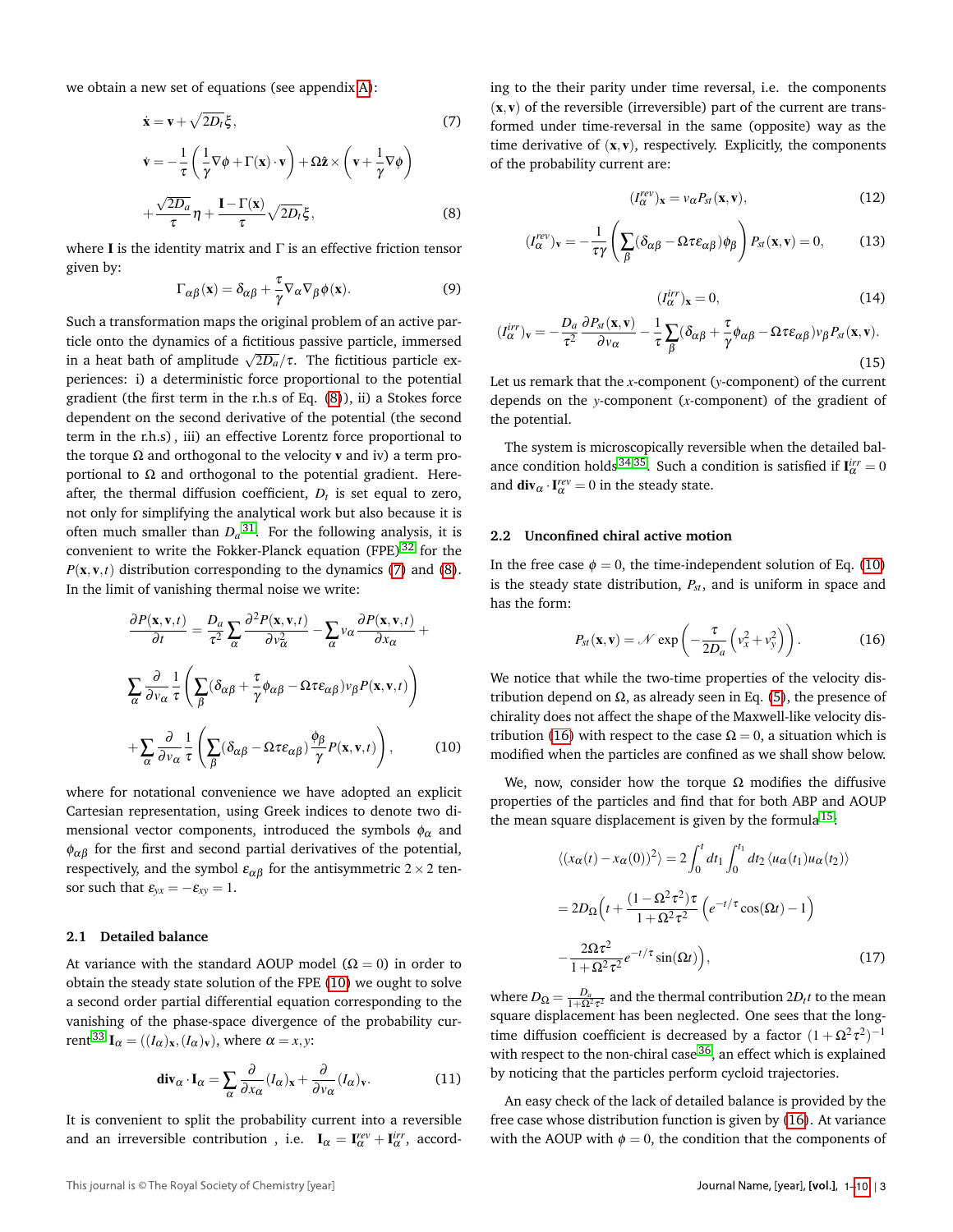the irreversible current must vanish is violated:

$$
(I_x^{irr})_v = -\Omega v_y P_{st}(v) \neq 0,
$$
\n(18)

$$
(I_y^{irr})_v = \Omega v_x P_{st}(v) \neq 0.
$$
 (19)

# <span id="page-3-0"></span>**3 Spontaneous circulation of totally confined active particles**

We begin by considering a CAOUP moving in two dimensions and confined in a harmonic trap<sup>[37](#page-9-32)</sup>:

$$
\phi(\mathbf{x}) = k \frac{(x^2 + y^2)}{2}.
$$

The linearity of the Ornstein-Uhlenbeck process allows to obtain the exact form of the nonequilibrium steady state, whose phasespace distribution reads:

<span id="page-3-2"></span>
$$
P(\mathbf{x}, \mathbf{v}) = \mathcal{N} \exp\left[ -\frac{\tau}{2D_a} \Gamma\left( (v_x + \frac{\Gamma - 1}{\Gamma} \Omega y)^2 + (v_y - \frac{\Gamma - 1}{\Gamma} \Omega x)^2 \right) \right]
$$

$$
\times \exp\left[ -\frac{1}{2D_a \tau} \frac{\Gamma - 1}{\Gamma} \left( \Gamma^2 + \Omega^2 \tau^2 \right) (x^2 + y^2) \right],
$$
(20)

where  $\Gamma = (1 + \frac{\tau}{\gamma}k)$  with  $k > 0$  and  $\mathcal N$  is a normalization constant.

At variance with passive systems, the positional and velocity coordinates are correlated and the steady state is characterized by currents linearly increasing with  $\Omega \neq 0$ . In fact, the average velocity field at fixed position x, defined as

$$
\langle \mathbf{v} \rangle_{\mathbf{x}} = \frac{\int d\mathbf{v} P(\mathbf{x}, \mathbf{v}) \mathbf{v}}{\int d\mathbf{v} P(\mathbf{x}, \mathbf{v})},
$$

is given by the formulas:

$$
\langle v_x \rangle_{\mathbf{x}} = -\frac{\Gamma - 1}{\Gamma} \Omega y, \tag{21}
$$

$$
\langle v_y \rangle_{\mathbf{x}} = \frac{\Gamma - 1}{\Gamma} \Omega x. \tag{22}
$$

Such a field has the structure of a vortex centered at the minimum of the potential. The confining force pins to the origin the trajectories of different particles with the result of producing a single coherent macroscopic vortex, which on the contrary is absent in the free-case as evident from the distribution [\(16\)](#page-2-2). Finally, the velocity variance

$$
\langle v_x^2 \rangle - \langle v_x \rangle^2 = \langle v_y^2 \rangle - \langle v_y \rangle^2 = \frac{1}{\Gamma} \frac{D_a}{\tau}
$$
 (23)

is reduced with respect to the free case being  $\Gamma > 0$ , but is torque independent.

We also consider the corresponding marginal (configurational) distribution,  $\rho(x, y) = \int d\mathbf{v} P(\mathbf{x}, \mathbf{v})$ :

<span id="page-3-3"></span>
$$
\rho(x,y) = \mathcal{N}' \exp\left(-\frac{1}{2D_a \tau} \frac{\Gamma - 1}{\Gamma} \left(\Gamma^2 + \Omega^2 \tau^2\right) (x^2 + y^2)\right). \tag{24}
$$

We remark that the chirality determines a more concentrated distribution of particles near the bottom of the potential well, thus effectively increasing its stiffness. In other words, the chirality acts as a centripetal force whose strength is proportional to  $\Omega^2 \tau^2.$ 

The non-chiral limit  $\Omega \rightarrow 0$  is smoothly recovered and one finds the well known AOUP distribution in the quadratic trap.

By inserting the exact solution [\(20\)](#page-3-2) in Eqs. [\(12\)](#page-2-3)-[\(15\)](#page-2-4) one finds that also in the case of harmonically confined chiral particles at variance with the non chiral AOUP the detailed balance condition is violated due to the presence of circulating currents. Due to this lack of detailed balance condition the unified colored noise approximation (UCNA) [38](#page-9-33) fails even in this simple case of a chiral AOUP confined in a harmonic trap<sup>[24](#page-9-20)</sup>.

#### **3.1 Virial Pressure**

The virial pressure formula is obtained by equating the pressure exerted by the particles on the walls to the force per unit length that the walls exert on the particles  $39,40$  $39,40$ . Thus, we get

$$
2p_{\nu}A = \langle \nabla \phi \cdot \mathbf{x} \rangle, \tag{25}
$$

where *A* is the area and the average is performed using the steady state distribution. For the rotationally invariant harmonic trap we find using Eq. [\(24\)](#page-3-3) the following expression of the virial pressure

$$
p_{v}A = \frac{D\gamma}{\Gamma + \frac{\Omega^2 \tau^2}{\Gamma}}.
$$

Such a result shows that the pressure decreases as  $\Omega$  increases since the particles tend to be more localised near the bottom of the well with respect to the  $\Omega = 0$  case.

### <span id="page-3-1"></span>**4 Confinement in a channel**

Before delving into the study of the confined chiral gas, let us briefly summarize some recent results concerning the case  $\Omega = 0$ : the self-propelled particles accumulate in the proximity of repulsive walls  $41,42$  $41,42$ . Such a phenomenon is more evident when the persistence time, τ, increases and  $D<sub>a</sub>/τ$  is large with respect to the thermal noise amplitude, γ*Dt* . In fact, a particle pushed by the self-propulsion force along the normal to the wall remains trapped there and escapes only when the propulsion direction changes, i.e. typically after a time  $\tau$ . This mechanism leads to the formation of a peak in the proximity of each wall and is reflected in Eq. [\(8\)](#page-2-0) by the presence of a Stokes force term,  $-\frac{1}{\tau}\Gamma(\mathbf{x}) \cdot \mathbf{v}$ , which opposes the motion and traps the particle near the walls. In the region where the potential gradients are negligible, instead, the particles undergo an underdamped motion and their density is almost uniform or smoothly varying in the presence of thermal noise  $(D_t \neq 0)$ <sup>[30](#page-9-25)</sup>.

Intuitively, we expect a reduction of the accumulation of the particles at the walls with chirality. In fact, the time, *tw*, a particle spends in front a wall is a decreasing function of  $|\Omega|$ , as we argue by considering the form of the two-time velocity autocorrelation function Eq. [\(5\)](#page-1-3), characterized by the two characteristic time-scales  $\tau$  and  $1/\Omega$ . In the non-chiral limit,  $\Omega = 0$ , the residence time at the wall is  $t_w \approx \tau$ , because after this time a particle typically inverts its self-propulsion and goes back to the bulk. On the other hand, in the case  $|\Omega| > 0$ , the first value where the autocorrelation changes its sign is  $t_{\Omega} = \pi/(2|\Omega|)$ , the smallest zero of the cosine function in Eq. [\(5\)](#page-1-3). Based upon this remark, we identify two regimes: I)  $t_{\Omega} \gg \tau$ , where the role of the chirality is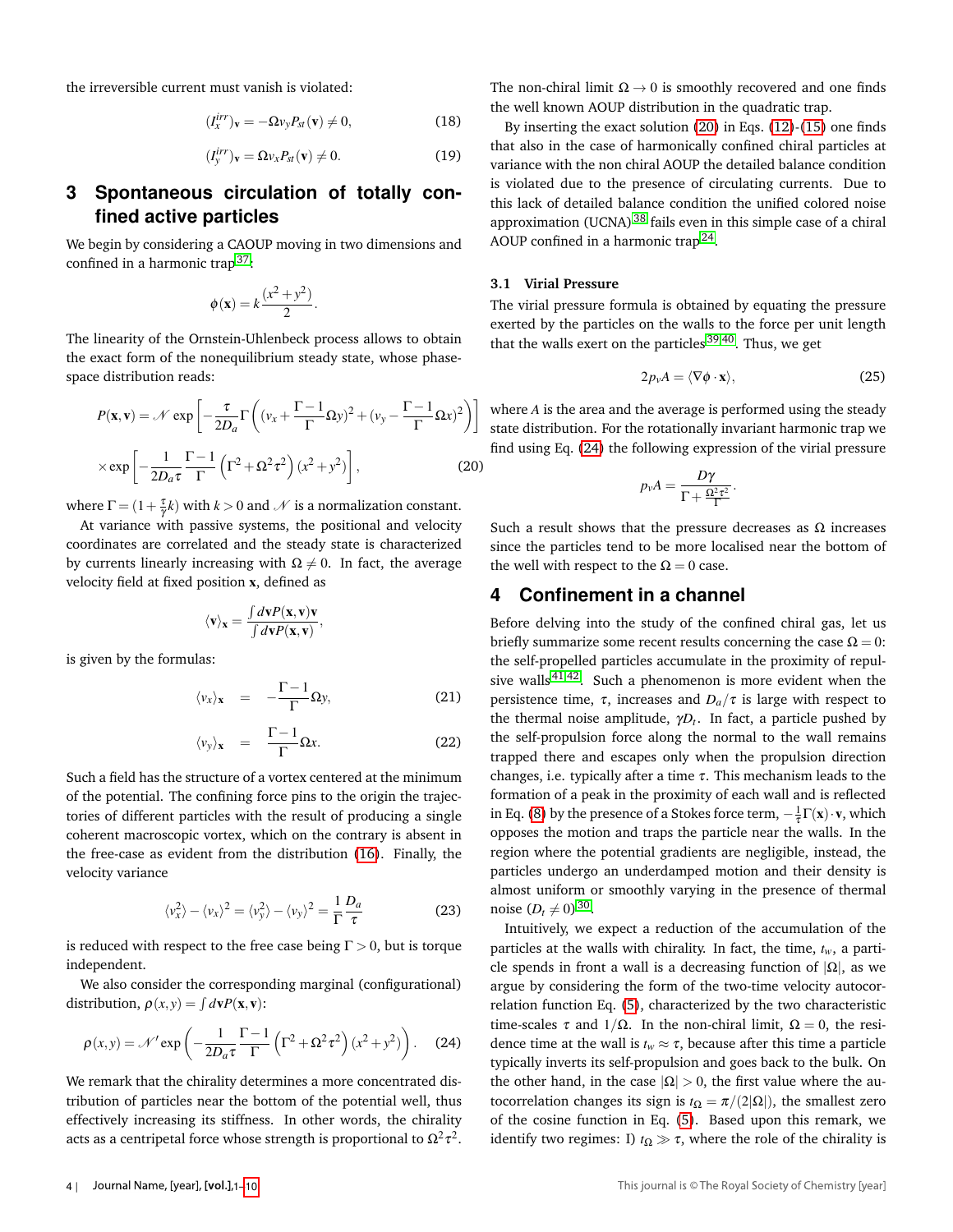<span id="page-4-2"></span>

**Fig. 1** Two typical trajectories of active chiral particles confined to a parabolic channel. The particles perform spiral motion. Notice the stronger localisation of the particle near the bottom of the well, with increasing value of the torque  $\Omega$  as predicted by Eq. [\(28\)](#page-4-0).

negligible and does not affect the distribution of the particles in the channel, hence  $t_w \approx \tau$ ; II)  $t_{\Omega} \leq \tau$ , where the correlation [\(5\)](#page-1-3) changes sign for times shorter than  $\tau$ . In this case, we can estimate the typical time needed to change orientation and leave the wall as  $t<sub>w</sub> ∼ t<sub>Ω</sub>$ . Following Lee<sup>[43](#page-9-38)</sup>, we propose a coarse-grained description where the particles belong to two different populations: a bulk populations of  $n<sub>b</sub>$  members and a wall population of  $n_w$  elements, characterized by residence times  $t_b$  and  $t_w$ , respectively. Due to the permanent injection of energy, there is a continuous exchange of particles between the two populations, so that to achieve the steady state we must have  $n_w/t_w = n_b/t_b$ . We may conclude that the wall population decreases as *tw* decreases, that is when  $Ω$  grows.

In the following, we employ two different types of set-ups in order to assess quantitatively the effects of chirality in confined systems. We begin with the study of an infinite parabolic channel where the particles are confined only in the *x*-direction and free to move along the *y*-direction. We shall determine the exact full steady state distribution function and show the existence of steady momentum currents induced by the chirality.

We then consider the more realistic slit case, i.e. a model where the wall and bulk regions are clearly separated and the walls are modeled by means of truncated repulsive harmonic potentials. In this case of non-constant potential curvature, it is possible to observe the interplay between wall accumulation and wall depletion due to the competition between wall attraction and a chiral effective force pushing the particles away from the boundaries.

#### <span id="page-4-3"></span>**4.1 Parabolic channel**

A one dimensional quadratic well  $\phi(\mathbf{x}) = k \frac{x^2}{2}$  mimics a channel limited by harmonic walls along the *x*-direction and unbounded along the *y*-direction. In this case, the distribution depends on the two components of the velocity v, but only from the *x*-coordinate transversal to the channel. Its representation is a multivariate Gaussian distribution containing diagonal terms proportional to  $(v_x^2, v_y^2, x^2)$ , but also three cross terms of type  $(v_xv_y, xv_y, xv_x)$ . The exact expression of each of the six proportionality constants, featuring in the Gaussian, is a function of the control parameters,  $k, \tau, \gamma, \Omega, D_a$  and is reported in appendix [B.](#page-8-2) In the main text, to ease the presentation we write the more transparent form of the distribution obtained by neglecting contributions to the coefficients beyond the linear order in  $\Omega$ :

$$
P(\mathbf{x}, \mathbf{v}) \approx \mathcal{N} \exp\left[-\frac{\tau}{2D_a} \left(\Gamma v_x^2 + v_y^2 + 2\frac{\Gamma - 1}{\Gamma} \Omega \tau v_x v_y\right)\right]
$$

$$
\exp\left[-\frac{\Gamma - 1}{2D_a \tau} \Gamma x^2\right] \exp\left[\Omega \frac{\tau}{D_a} \frac{\Gamma - 1}{\Gamma} v_y x\right].
$$
(26)

By integrating over  $v_x$  and  $v_y$  we obtain the *x*-dependent average velocity along the *y*-direction as a function of Ω

<span id="page-4-1"></span>
$$
\langle v_y \rangle_x = \frac{\Gamma - 1}{\Gamma} \Omega x. \tag{27}
$$

The result [\(27\)](#page-4-1) is valid to all orders in  $\Omega$  and for  $\Omega > 0$  predicts the existence of a current parallel to the walls and directed along the downward *y*-direction for  $x < 0$  and upwards for  $x > 0$ , while reversing the sign of  $\Omega$  the current in the two halves of the channel changes sign. Instead, there is no net average current  $(\langle v_x \rangle_x)$  along the *x*-direction. Finally, using the exact form of the distribution given by Eq. [\(46\)](#page-8-3) we obtain associated marginalized positional distribution function

<span id="page-4-0"></span>
$$
\rho(x) = \mathcal{N} \exp\left(-\frac{1}{2D_a \tau} \frac{\Gamma - 1}{\Gamma} \left(\Gamma^2 + \Omega^2 \tau^2\right) x^2\right) \tag{28}
$$

which shows that the density near the center is enhanced with respect to the  $\Omega = 0$  case as if an extra effective potential  $\frac{\Gamma-1}{\Gamma} \Omega^2 \tau^2$   $x^2/2$  was pushing the particles towards the midpoint. In Fig. [1](#page-4-2) we display two typical trajectories for two different values of  $Ω$ , which become more and more localised as the chirality increases.

Unlike the rotationally invariant case, the variances of the velocity of the particles weakly depend on the value of  $\Omega$  as shown by the exact solution of appendix [B:](#page-8-2)

$$
\langle v_x^2 \rangle_{x=0} = \frac{D_a}{\tau} \frac{\Omega^2 \tau^2 + \Gamma}{\Omega^2 \tau^2 + \Gamma^2},
$$

$$
\langle v_y^2 \rangle_{x=0} = \frac{D_a}{\tau \Gamma} \frac{\Omega^2 \tau^2 + \Gamma^3}{\Omega^2 \tau^2 + \Gamma^2}
$$

and

$$
\langle v_x v_y \rangle_{x=0} = -\frac{D_a}{\tau} (\Gamma - 1) \frac{\Omega \tau}{\Omega^2 \tau^2 + \Gamma^2},\tag{29}
$$

where the subscript means that the average refers to the midpoint  $x = 0$ .

#### **4.2 The slit**

We turn, now, to study a different type of channel where the stiffness of the walls and the width of the channel can be varied independently. A two-dimensional collection of independent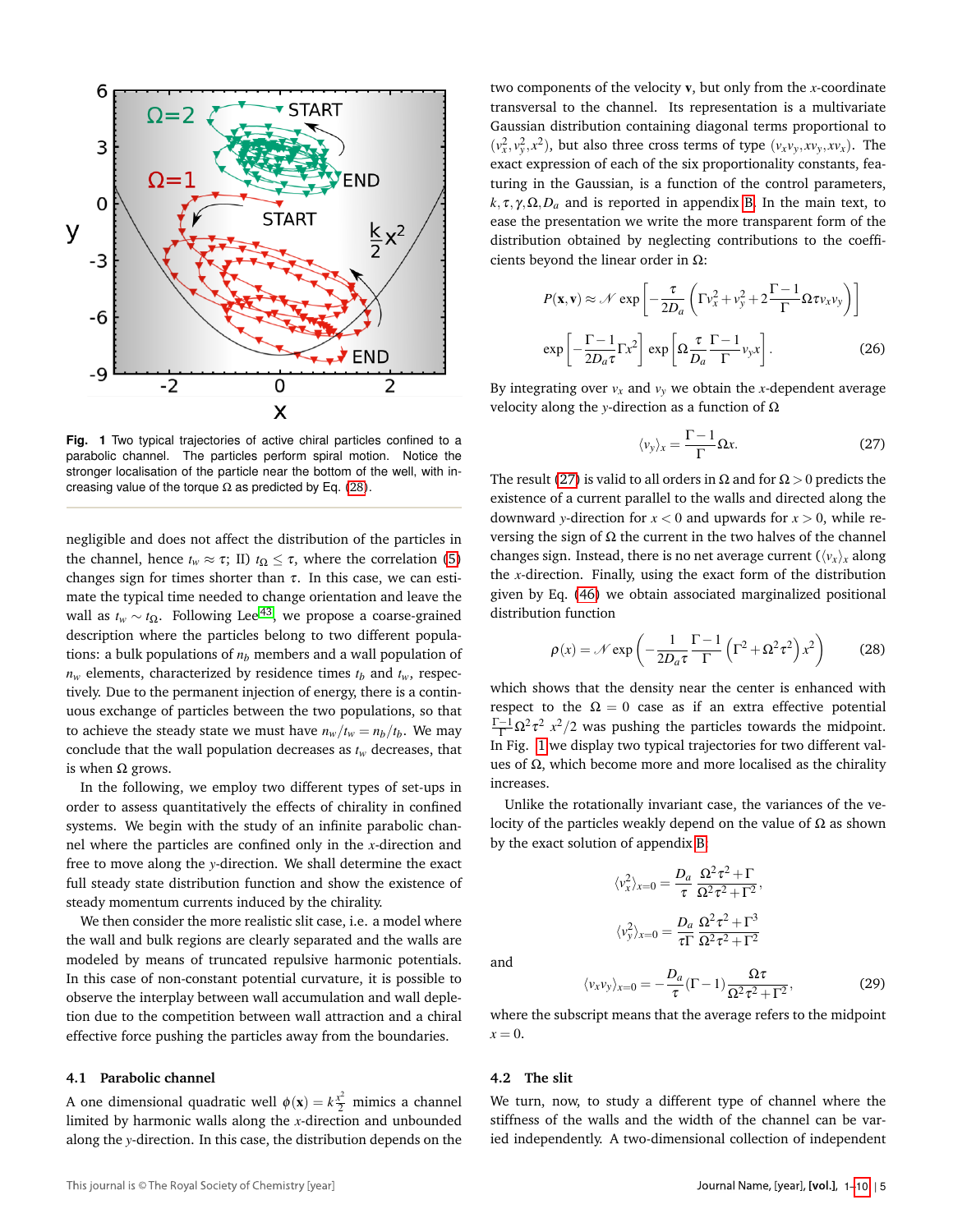<span id="page-5-0"></span>

**Fig. 2** Density at the walls  $n_w$  versus  $\Omega$  for two different values of  $\tau = 1$ (red pentagons) and 10 (blue diamonds). The parameters are:  $D_a = \tau$ ,  $\gamma = 1, k = 10, L = 8$ , and the walls are at positions  $x = \pm L$ .

chiral active particles is confined between two parallel repulsive soft walls, exerting a force piece-wise linear, characterized by an elastic constant *k* according to the formula:

<span id="page-5-1"></span>
$$
F_w(x) = k(x+L)\Theta(-x-L) - k(x-L)\Theta(x-L),
$$
 (30)

where Θ is the Heaviside step-distribution. We choose a large value of *k* so that the penetration inside the wall is negligible. The space between the walls extending from  $x = -L$  to  $x = L$ , instead, forms a force-free region. The setup, recently studied in the case of non-chiral particles,  $\Omega = 0$ , provides a more realistic description of a straight capillary because we may clearly dis-tinguish a boundary, potential region from a bulk-like region<sup>[30](#page-9-25)</sup>. In the numerical simulations, in order to model an infinite vertical channel we assume periodic boundary conditions along the *y*-direction. At variance with the non chiral case, where the problem becomes effectively one-dimensional, in the  $\Omega \neq 0$  case, as already found in the previous subsection [4.1,](#page-4-3) both *x* and *y* directions matter and the system develops a steady vertical momentum current and the bulk region becomes overpopulated with respect to the  $Ω = 0$  case.

In Fig. [2,](#page-5-0) we plot the density at the walls,  $n_w$ , as a function of  $Ω$ , for two different parameter configurations: we fix the ratio  $D_a/\tau = 1$  and perform numerical simulations for  $\tau = 1$  and  $\tau = 10$ . We evaluate  $n_w$  by counting the number of particles in the regions *x* ≤ −*L* and *x* ≥ *L*, for the left and right wall, respectively. In the regime I) identified in section [4](#page-3-1) the decrease of  $n_w$  is slower than  $1/|\Omega|$ , since the effect of the chirality does not affect the wall population being  $t<sub>Ω</sub> > τ$ . On the other hand, in regime II) the scaling  $1/\Omega$  fairly agrees with the data for both choices of  $\tau$ .

In Fig[.3](#page-6-0) we show the marginalized distribution  $\rho(x)$  for a system of active chiral particles subject to the dynamics of Eqs. [\(7\)](#page-2-0)-[\(8\)](#page-2-0) in the presence of the wall force [\(30\)](#page-5-1) . We consider the dependence of the profile on the internal torque by varying Ω and keeping  $D<sub>a</sub>$  and  $τ$  fixed to values such that there is an appreciable accumulation at the walls. Upon introducing a small chirality the accumulation at the walls is reduced, as shown in Fig[.3](#page-6-0) (a). In an intermediate regime of  $Ω$ , the role of the chirality is more consistent: on one hand, particles accumulate in front of the wall (as in the case  $\Omega = 0$ ), on the other hand, the profile in the bulk is no longer flat-like. In particular, we observe an emptying phenomenon in a layer near the wall favoring the accumulation in the inner region, as shown in Fig[.3](#page-6-0) (b). A further increase of  $\Omega$  depletes the density near the walls and enhances it in the bulk region until the wall region remains almost completely empty. For these values of  $Ω$ , the situation is completely inverted with respect to the case  $\Omega = 0$  and the wall behaves as if the effective wall-potential were repulsive.

We stress that, at variance with the harmonically confined CAOUP of Sec. [4.1,](#page-4-3) it is possible to observe a transition from a situation where particles accumulate near the walls to a situation where they accumulate in the bulk.

We, now, explain the process which leads to the emptying of the wall region and to the enrichment of the central region in the case of the channel when  $\Omega \neq 0$  and to this purpose we rewrite Eq. [\(8\)](#page-2-0) under the explicit form:

$$
\dot{v}_x = -\left[1 + (\Gamma - 1)\left(\Theta(-x - L) + \Theta(x - L)\right)\right] \frac{v_x}{\tau} - \Omega v_y
$$

$$
-\Theta(-x - L) \frac{k}{\gamma \tau} (x + L) - \Theta(x - L) \frac{k}{\gamma \tau} (x - L) + \frac{\sqrt{2D_a}}{\tau} \eta_x
$$

$$
\dot{v}_y = -\frac{v_y}{\tau} + \Omega v_x + \frac{\Omega}{\gamma \tau} \left[k(x + L)\Theta(-x - L) + k(x - L)\Theta(x - L)\right]
$$

$$
+\frac{\sqrt{2D_a}}{\tau} \eta_y.
$$

One sees that on one side the chirality acts as an effective magnetic field of strength Ω periodically rotating the velocity direction without changing its magnitude and the other side, for  $|x| > L$ , in combination with the wall repulsion it produces a tangential force always along the *y* direction. As a result, the particle accelerates and gains "kinetic energy". Such a force, proportional to *k*Ω/τ only acts in the boundary region and generates a vertical momentum current having opposite directions at the two walls. When a particle penetrates the potential region, its velocity components *vx* is strongly damped by the large Stokes force  $-\Gamma v_x/\tau$  and thus it remains trapped there. At the same time, the  $v<sub>y</sub>$  component of the velocity rapidly increases under the action of the tangential force. This process continues for a time *t*<sup>Ω</sup> after which the torque rotates the velocity vector and transfers the accumulated "kinetic energy" to the *x* component of the velocity pointing towards the bulk. In the regime of large  $|\Omega|\tau \gg 1$ , the tangential field acts on a shorter time scale than the scale of the dissipative Stokes force and the velocity is nearly unaffected by the friction. The particle leaves the wall with a velocity proportional to  $\Omega$  and enters the potential-free region where it performs a spiral motion with a large initial radius, due to the energy accumulated at the wall. This radius continuously shrinks due to the dissipation caused by the Stokes bulk force, as shown in Figure [4.](#page-6-1) After a time  $\sim \tau$  particles the dissipation becomes relevant and  $\langle |v| \rangle \sim \sqrt{D_a/\tau},$  i.e. the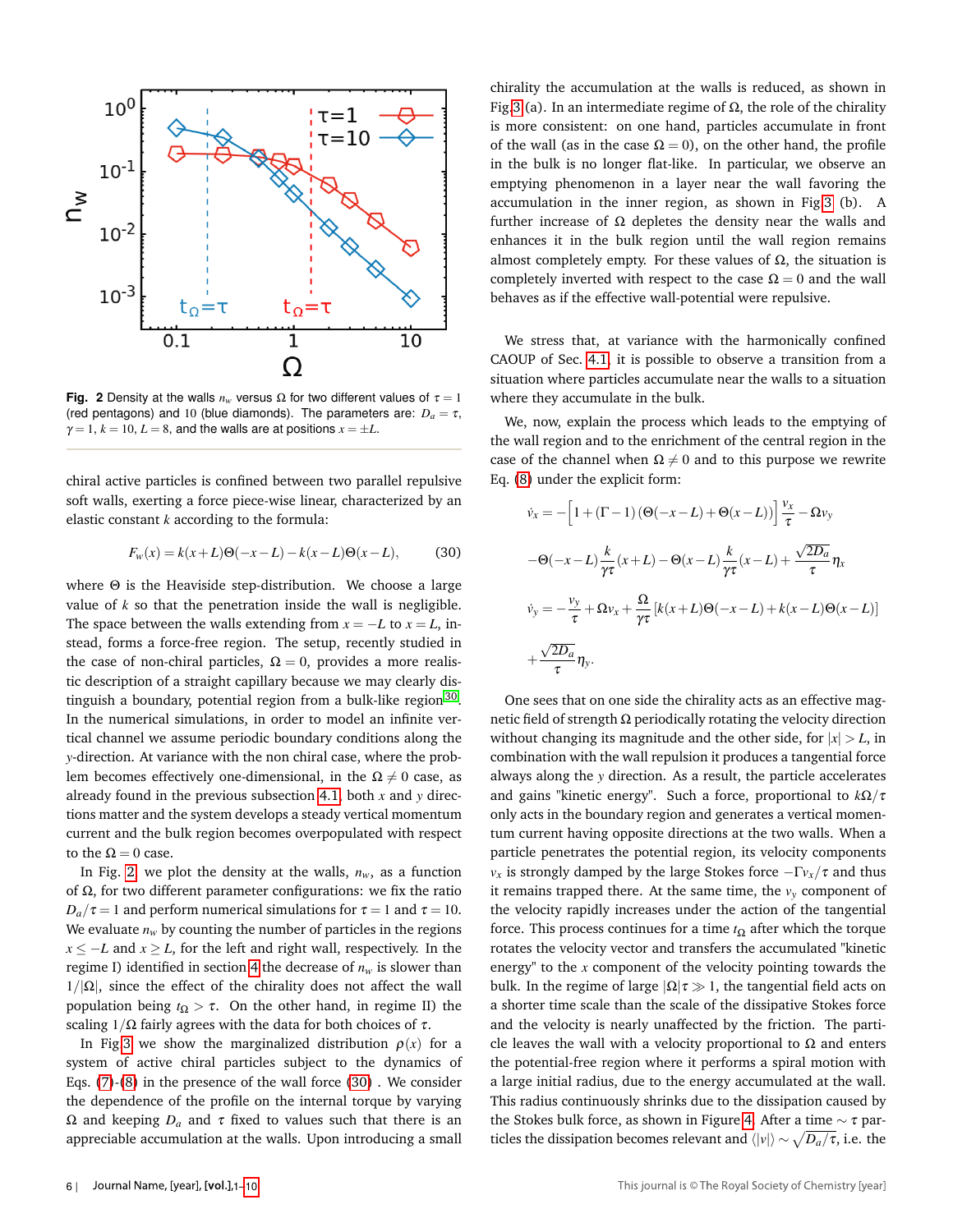<span id="page-6-0"></span>

**Fig. 3** Density profile  $\rho(x)$  for different values of  $\Omega$  as shown in the legend:  $\Omega = 0.1, 0.25, 0.5$  (Panel (a)),  $\Omega = 1, 2, 5$  (Panel (b)). The control parameters are:  $D_a = 10$ ,  $\tau = 10$ ,  $\gamma = 1$ ,  $k = 10$  and  $L = 4$ . In the insets, we report the zoomed profiles in regions delimited by dashed vertical lines.

steady state typical velocity. The process here described goes on forever since a fluctuation of the self-propulsion can drive a bulk particle to reach again the wall region to start a new cycle. It is clear, that the removal of particles from the walls due to  $\Omega$  has the effect of depleting the wall accumulation and increasing the bulk population.

To test the existence of large surface currents leading to the formation of an intermediate emptying region we have studied the profile of the vertical velocity. In the two panels Fig. [5](#page-7-0) we display the average velocity  $\langle v_y \rangle_x$  as a function of the distance from the center of the slit *x* for two different values of  $Ω$ . We notice the monotonic behavior of the velocity, which can be described by a hyperbolic sine function since the average velocity in the left-hand side has the opposite direction with respect to velocity in the right-hand side. As discussed above, the mechanism which causes such a behavior is the interplay between the wall force and the chiral force, however, in this case, the non-uniformity of the Stokes force in the *x*-direction leads to a richer structure both in the density and in the velocity profiles than the one observed in the parabolic channel. In fact, the Stokes force opposing the mo-

<span id="page-6-1"></span>

**Fig. 4** A typical trajectory of an active chiral particle confined to a slitlike channel. In the inner region, the particle performs spiral-like motion, while at the walls it slides vertically. Notice that the sliding is downwards at the left wall and upwards at the right wall.

tion along the *x* direction is large only in the wall region  $|x| > L$ , while the centripetal force  $\Omega \hat{z} \times v$  is spatially uniform.

#### **4.3** Momentum profile in the potential-free region  $|x| < L$ **and effective viscosity**

As shown in the two panels of Fig. [5,](#page-7-0) the vertical component of the average velocity field varies in the region bounded by the walls. Hereafter, we derive the equations for the current by projecting the Fokker-Planck equation onto an appropriate hydrody-namic space. By integrating the FPE [\(10\)](#page-2-1) over  $v_x$ ,  $v_y$  we obtain the continuity equation:

$$
\frac{\partial \rho(\mathbf{x},t)}{\partial t} + \frac{\partial j_x(\mathbf{x},t)}{\partial x} + \frac{\partial j_y(\mathbf{x},t)}{\partial y} = 0
$$
 (31)

with

$$
j_{\alpha}(\mathbf{x},t) = \int dv_x dv_y v_{\alpha} P(\mathbf{x},\mathbf{v},t).
$$

In the steady state  $\frac{\partial j_x(x,t)}{\partial x} = 0$  and by symmetry the particle current j is a function of *x* only. From the continuity equation and the wall boundary conditions it follows that  $j_x(x) = 0$ , while the vertical component  $j_y(x)$  varies with *x*. Next, we define the pressure tensor  $\mathscr P$  as:

$$
\mathscr{P}_{\alpha\beta}(\mathbf{x}) = \int dv_x dv_y v_{\alpha} v_{\beta} P(\mathbf{x}, \mathbf{v}),
$$

multiply the stationary FPE by  $v_y$  and  $v_x$ , respectively, and integrate over the velocity. In the potential-free region,  $|x| < L$ , we obtain the following equations relating the components of the pressure tensor to the current  $j_y$  :

<span id="page-6-2"></span>
$$
-\frac{1}{\tau}\dot{J}_y(x) - \frac{\partial \mathscr{P}_{xy}(x)}{\partial x} = 0,\tag{32}
$$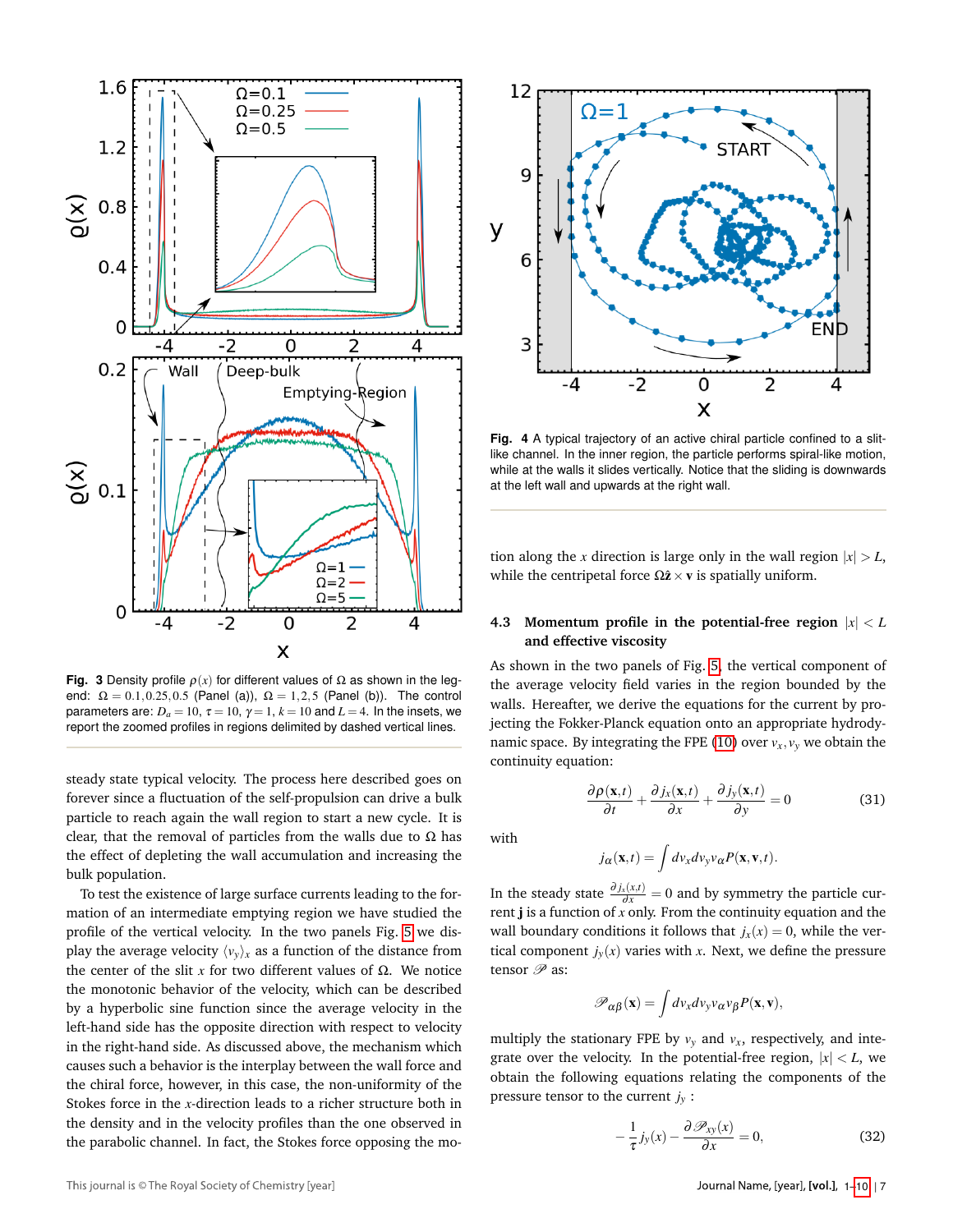<span id="page-7-2"></span>
$$
-\Omega j_{y}(x) - \frac{\partial \mathcal{P}_{xx}(x)}{\partial x} = 0.
$$
 (33)

In order to determine  $j_y(x)$  from Eq. [\(32\)](#page-6-2), we must relate it to  $\mathcal{P}_{xy}(x)$ , a task which will be pursued hereafter using a simple kinetic argument.

In the situation depicted in Fig. [5,](#page-7-0) let us consider the average vertical momentum flux  $J_y^+$  per unit time and per unit length crossing a segment at  $x = x_0$  (with  $-L < x_0 < L$ ) and originating from the region  $x < x_0$ . We assume that: a) the particles passing from the one side to the other of the unit vertical segment at  $x_0$ move at the constant average velocity,  $|\bar{v}_x|$  b) the physical space can be divided into cells of linear size  $\lambda_{\Omega}$ , the smallest distance over which the mean values of the physical observables vary. Un-

<span id="page-7-0"></span>

**Fig. 5** Velocity and density profiles for the slit-like channel. Left panel: case  $\Omega = 0.75$ . Mean vertical velocity  $\langle v_y \rangle_x$  as a function of the *x*coordinate (blue symbols) and theoretical prediction (blue line) Eq. [\(41\)](#page-7-1). The black line indicates the corresponding density profile  $\rho(x)$ . Right panel: case  $\Omega = 3$ .. Mean vertical velocity  $\langle v_y \rangle_x$  versus *x* (red symbols) and theoretical prediction (red line) Eq. [\(41\)](#page-7-1). The black line indicates the density profile  $\rho(x)$ . For both panels the control parameters are:  $\tau = 10$ ,  $\gamma = 1, D_a = 10, L = 4.$ 

der these hypotheses, the magnitude of  $J_y^+$  can be written as:

$$
J_{y}^{+}(x_{0}) = \frac{1}{4} |\bar{v}_{x}| j_{y}(x_{0} - \lambda_{\Omega}).
$$
 (34)

Similarly, the momentum flux of the particles coming from the right is

$$
J_{y}^{-}(x_{0}) = -\frac{1}{4}|\bar{v}_{x}|j_{y}(x_{0} + \lambda_{\Omega}), \qquad (35)
$$

where the geometrical factor 1/4 takes into account the different possible directions of the velocities of the particles under the assumption of isotropy of the velocity distribution. The result is a net transfer of the *y*-component of momentum across the segment  $x = x_0$  given by:

$$
J_y^+(x_0) - J_y^-(x_0) \approx -\frac{1}{2}\lambda_\Omega |\bar{v}_x| \frac{\partial j_y}{\partial x}|_{x_0}.
$$
 (36)

The rate of change of momentum per unit length,  $(J_y^+ - J_y^-)$ , due to the diffusion of the particles in the horizontal direction is equivalent to the shear force per unit length exerted by the particles with  $x < x_0$  on the particles with  $x > x_0$ , that is to the off-diagonal component of the pressure tensor:

$$
\mathscr{P}_{xy} = J_y^+ - J_y^- = -\nu_\Omega \frac{\partial j_y}{\partial x} \tag{37}
$$

with  $v_{\Omega} = \frac{1}{2} \lambda_{\Omega} |\bar{v}_x|$ . The same kind of elementary kinetic argument, this time replacing the transported quantity  $j_y(x)$  by  $\rho(x)$ , predicts that a gas of tracer chiral active particles of non uniform density  $\rho(x)$  generates a net flux  $J_N$ , defined as the number of particles per unit time crossing a unit vertical segment according to the formula:

$$
J_N = -\frac{1}{2}\lambda_{\Omega}|\bar{v}_x|\frac{\partial \rho(x)}{\partial x}|_{x_0}.
$$
 (38)

The ratio between  $-J_N$  and  $-\frac{\partial \rho(x)}{\partial x}$  $\frac{\partial u(x)}{\partial x}$  defines the the self-diffusion coefficient of chiral particles  $D_{\Omega} = \frac{1}{2} \lambda_{\Omega} |\bar{v}_x|$ . One concludes that the kinematic shear viscosity and the diffusion coefficient are equal:  $v_{\Omega} = D_{\Omega}$ , a result well known in kinetic theory of dilute gases. By comparing this result with the exact calculation of the long-time diffusion coefficient  $D_{\Omega} = \frac{D_a}{1 + \Omega^2 \tau^2}$  given by Eq. [\(17\)](#page-2-5) we can now directly determine the value of  $v_{\Omega}$  and thus obtain

$$
\mathscr{P}_{xy} = -\frac{D_a}{1 + \Omega^2 \tau^2} \frac{\partial j_y}{\partial x}.
$$
 (39)

Finally, substituting in Eq. [\(32\)](#page-6-2) we obtain

$$
\frac{\partial^2 j_y}{\partial x^2} = \frac{1 + \Omega^2 \tau^2}{D_a \tau} j_y \tag{40}
$$

whose solution is

<span id="page-7-1"></span>
$$
j_{y}(x) = A \sinh(\frac{x}{\sqrt{v_{\Omega} \tau}}) = A \sinh\left(\frac{\sqrt{1 + \Omega^{2} \tau^{2}}}{\sqrt{D_{a} \tau}} x\right),
$$
 (41)

where the constant *A* is fixed by the odd boundary conditions at  $x = \pm L$ . Using Eq. [\(33\)](#page-7-2) we can obtain  $\mathscr{P}_{xx}$ :

$$
\mathscr{P}_{xx}(x) = \int_{-L}^{x} dx' j_{y}(x') = \mathscr{P}_{0} - A\Omega \sqrt{\mathsf{v}_{\Omega} \tau} \cosh(\frac{x}{\sqrt{\mathsf{v}_{\Omega} \tau}}), \qquad (42)
$$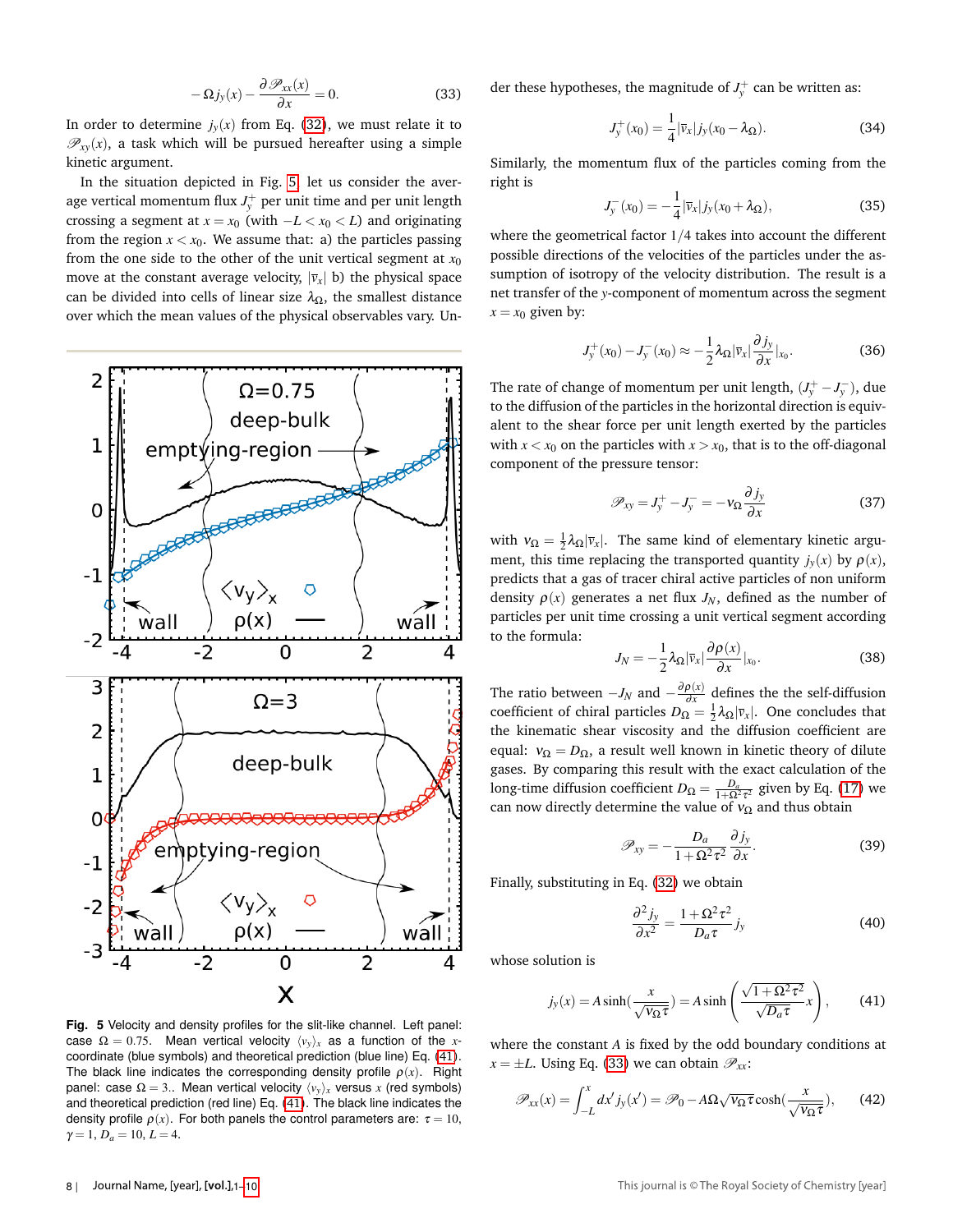where the constant  $\mathcal{P}_0$  is determined by the boundary conditions. Let us remark that  $j_y(x)$  is proportional to  $\langle v_y \rangle_x$  in the regime where the density  $\rho(x)$  varies slower than  $\langle v_y \rangle_x$  itself. Under this condition it is legitimate to compare directly the solution  $j_y(x)$  of Eq. [\(41\)](#page-7-1) with the profile  $\langle v_y \rangle_x$  of Fig. [5.](#page-7-0) The present estimate of the shear kinematic viscosity is of the right order and we find a quantitative agreement between the prediction of of Eq. [\(41\)](#page-7-1) and the numerical simulation by a simple rescaling of the characteris-<br>∴ tic length:  $\sqrt{v_{\Omega} \tau} \rightarrow \sqrt{2v_{\Omega} \tau}$ .

# <span id="page-8-0"></span>**5 Conclusions**

In this paper, we have introduced an extension of the active Ornstein-Uhlenbeck model to study the behavior of a gas of active chiral particles under confinement. The handedness of particles' motion has been accounted for by means of an effective torque term in the self-propulsion forcing. The presence of the torque has a profound influence on the properties of the AOUP as it breaks the detailed balance condition even in the unconfined case. Under confinement, we find that the torque is responsible for the appearance of steady momentum currents and of reduction of the accumulation of the particles at the container's boundaries. Explicit illustrations of these phenomena are shown by means of the exact solution of the stationary Fokker-Planck equation in two cases of parabolic confinement. In a more realistic case of confinement by stiff walls, beside the emptying of the boundary region and the enrichment of the bulk region, we find a structure the velocity field akin to the one observed in sheared viscous fluids. This behavior is explained in terms of a simple kinetic argument and the velocity profile is reproduced.

Since the linear propulsive and rotational behavior can independently be tuned, by changing  $\tau$  and  $\Omega$  respectively, one could drive more efficiently the motion of active particles for instance by partly suppressing their diffusivity, or obtain more efficient harmonic traps. Active rotation does also have an impact on the properties of interacting systems: Liao and Klapp have found that it generally opposes motility-induced clustering and phase separation, as demonstrated by a narrowing of the coexistence region of two-dimensional chiral ABP upon increase of the propulsion angular velocity<sup>[44](#page-9-39)</sup>. A similar behaviour should also be observablein systems of interacting CAOUP.

Finally, concerning the practical interest of the systems studied, one could envisage the possibility of selecting chiral active particles on the basis of their handedness in pharmaceutical or biotechnological applications where chiral levogyre or dextrogyre properties correspond to different functionalities <sup>[19](#page-9-17)[,45](#page-9-40)</sup>.

# **Conflicts of interest**

There are no conflicts of interest to declare.

# **Acknowledgements**

We thank Andrea Puglisi and Claudio Maggi for illuminating discussions.

<span id="page-8-1"></span>In this appendix, we derive the governing equations for the transformed variables  $(x_i, v_i)$ . Let us consider the AOUP equation:

<span id="page-8-4"></span>
$$
\dot{x}_i = -\frac{1}{\gamma} \frac{\partial \phi}{\partial x_i} + \sqrt{2D_t} \xi_i + u_i \tag{43}
$$

and define the "velocity",  $v_i$ :  $v_i = \dot{x}_i - \sqrt{2D_t} \xi_i(t)$ . We differenti-ate [\(43\)](#page-8-4) and eliminate  $u_i$  with the help of Eq. [\(4\)](#page-1-4) and use again [\(43\)](#page-8-4). Adopting Stratonovich convention for the derivatives of  $\phi$ we finally get:

$$
\dot{x}_i = v_i + \sqrt{2D_t} \xi_i \tag{44}
$$

$$
\dot{v}_i = -\frac{1}{\tau} [\frac{1}{\gamma} \frac{\partial \phi}{\partial x_i} + v_i] + \Omega \varepsilon_{ik} [v_k + \frac{1}{\gamma} \frac{\partial \phi}{\partial x_k}] - \frac{1}{\gamma} \frac{\partial^2 \phi}{\partial x_i \partial x_k} v_k + \frac{\sqrt{2D_a}}{\tau} \eta_i - \frac{\sqrt{2D_t}}{\gamma} \frac{\partial^2 \phi}{\partial x_i \partial x_k} \xi_k
$$
\n(45)

where we used the Einstein repeated indexes convention.

# <span id="page-8-2"></span>**B Exact distribution in the parabolic channel**

Hereafter, we report the exact phase-space distribution in the case of a parabolic channel. Its form as discussed in the main text depends on six constants  $A$ ,  $K_1$ ,  $K_2$ ,  $K_3$ ,  $M_1$ ,  $N_2$  according to the formula:

<span id="page-8-3"></span>
$$
P(\mathbf{x}, \mathbf{v}) = \mathcal{N} \exp\left(-\frac{A}{2}x^2\right) \exp\left(-\frac{K_1}{2}v_x^2 - \frac{K_2}{2}v_y^2 - K_3v_xv_y\right)
$$
  
×  $\exp\left(-M_1v_xx - N_2v_yx\right)$ . (46)

For the sake of notational simplicity we define:

$$
\Delta = \Omega^2 \tau^2 + \Gamma^2
$$

and write the following six equations for the coefficients in terms of the independent control parameters:

$$
A = \frac{k}{D_a \gamma} \frac{\Omega^4 \tau^4 + 2\Omega^2 \tau^2 + 3\Omega^2 \tau^2 (\Gamma - 1) + \Gamma^3}{\Delta},
$$
  
\n
$$
K_1 = \frac{\tau}{D_a} \frac{\Omega^2 \tau^2 + \Gamma^3}{\Delta},
$$
  
\n
$$
K_2 = \frac{\tau}{D_a} \Gamma \frac{\Omega^2 \tau^2 + \Gamma}{\Delta},
$$
  
\n
$$
K_3 = \frac{\Omega \tau^3}{D_a \gamma} \frac{\Gamma}{\Delta} k,
$$
  
\n
$$
M_1 = -\Omega^2 \tau^4 \frac{1}{D_a \gamma} \frac{k^2}{\gamma} \frac{1}{\Delta},
$$
  
\n
$$
N_2 = -\frac{\Omega \tau^2}{D_a \gamma} \frac{\Omega^2 \tau^2 + \Gamma}{\Delta} k.
$$

The average velocity along the y is

$$
\langle v_y \rangle_x = \frac{\Gamma - 1}{\Gamma} \Omega x \tag{47}
$$